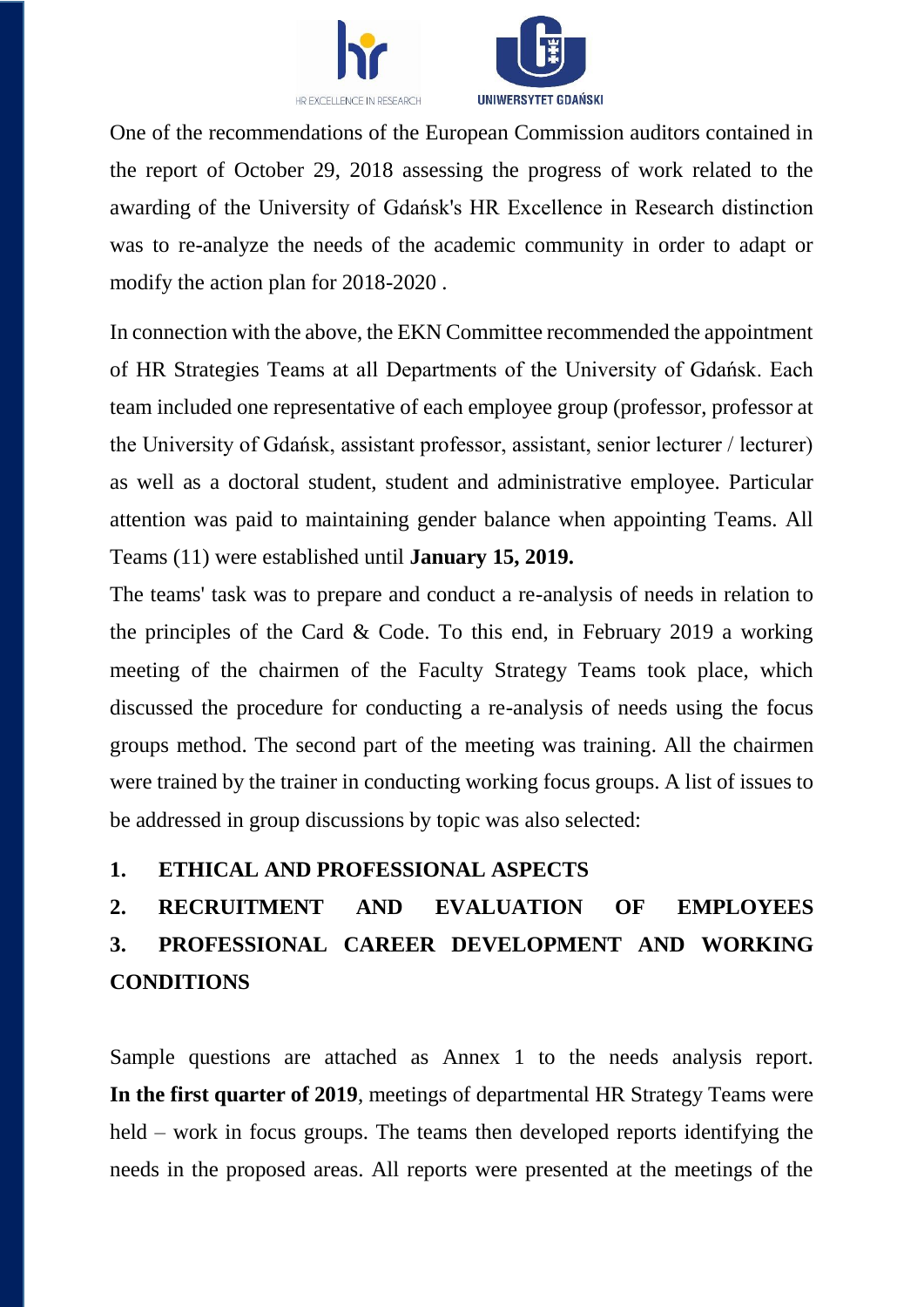



Faculty Councils, with a view to their dissemination and submission for approval to a wide group representing the entire academic community of a specific Faculty. On May 27, 2019, a meeting of the EKN Committee was held, which summarized all reports, analyzed the needs and, at the same time, the possibility of introducing corrective actions. Many reports identified needs directly related to the specificity of the Faculty. In such cases, actions will be taken directly at the Faculties to which they relate.

#### **IDENTIFIED NEEDS BY AREAS:**

## **1. ETHICAL AND PROFESSIONAL ASPECTS**

- Lack of ethics training (there is only the Code of Ethics)
- Lack of training on personal data protection (PP course – insufficient)
- Low awareness and inability to disseminate research results
- Poor information flow (both units headquarters; units units)
- Too little information about UG outside little contact with the economic and social environment)
- Language barrier when servicing foreign employees
- Dispersing research equipment
- The need to continually disseminate knowledge about mobbing prevention and discrimination

## **2. RECRUITMENT AND EVALUATION OF EMPLOYEES**

• Underestimation of employee mobility in employee assessment

• Student surveys for employee evaluation are conducted (electronically or on paper), while the results and comments are not respected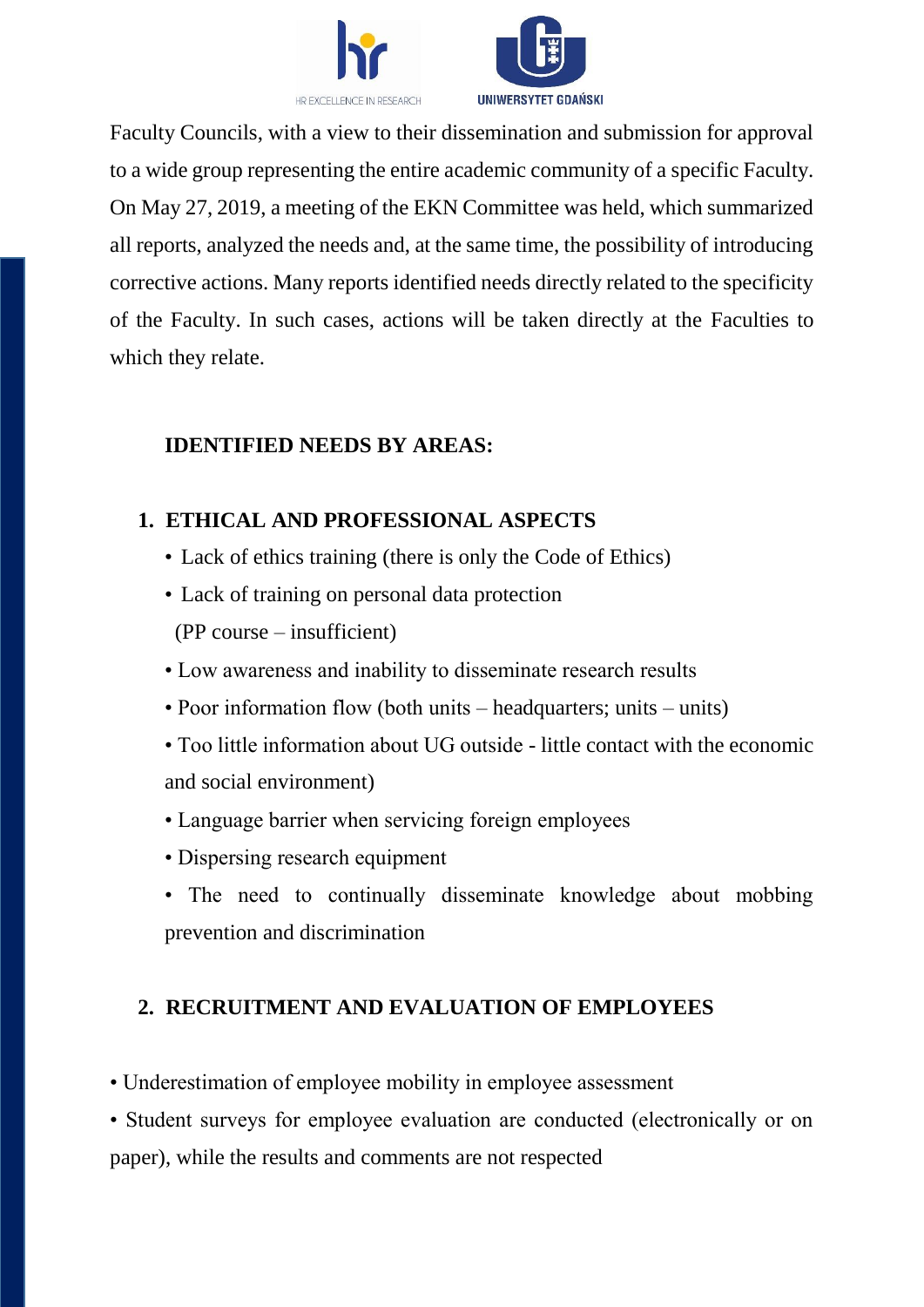

• Lack of specification of the criterion for assessing didactic and organizational

• No bonus for employees who have additional certificates, competences, care

for their development

• Lack of career path for outstanding external practitioners

• Lack of widespread use of interviews in recruitment

# **3. PROFESSIONAL CAREER DEVELOPMENT AND WORKING CONDITIONS**

- Lack of professional support when submitting grant applications / too much bureaucracy that discourages application
- Unclear, not very flexible remuneration system in grants
- Lack of incentive system

work

- Lack of monitoring system for training needs for researchers
- Too many IT systems to support (PP, PE, EZD, Pensum ...)
- Lack of counsel for employees (psychologist / pedagogue / lawyer)
- No actual / respected smoking ban on UG Campus
- Limited scope to sports facilities
- A small number of places where you can have a meal
- There is no place where you can leave your child for several hours

Based on the collected needs, a revised Action Plan 2018-2020 was prepared by the EKN Committee (September 2019)

In addition, some of the identified needs have already been taken into account and partially met. This particularly applies to activities related to infrastructure development and improvement of working conditions. University kindergarten was opened.